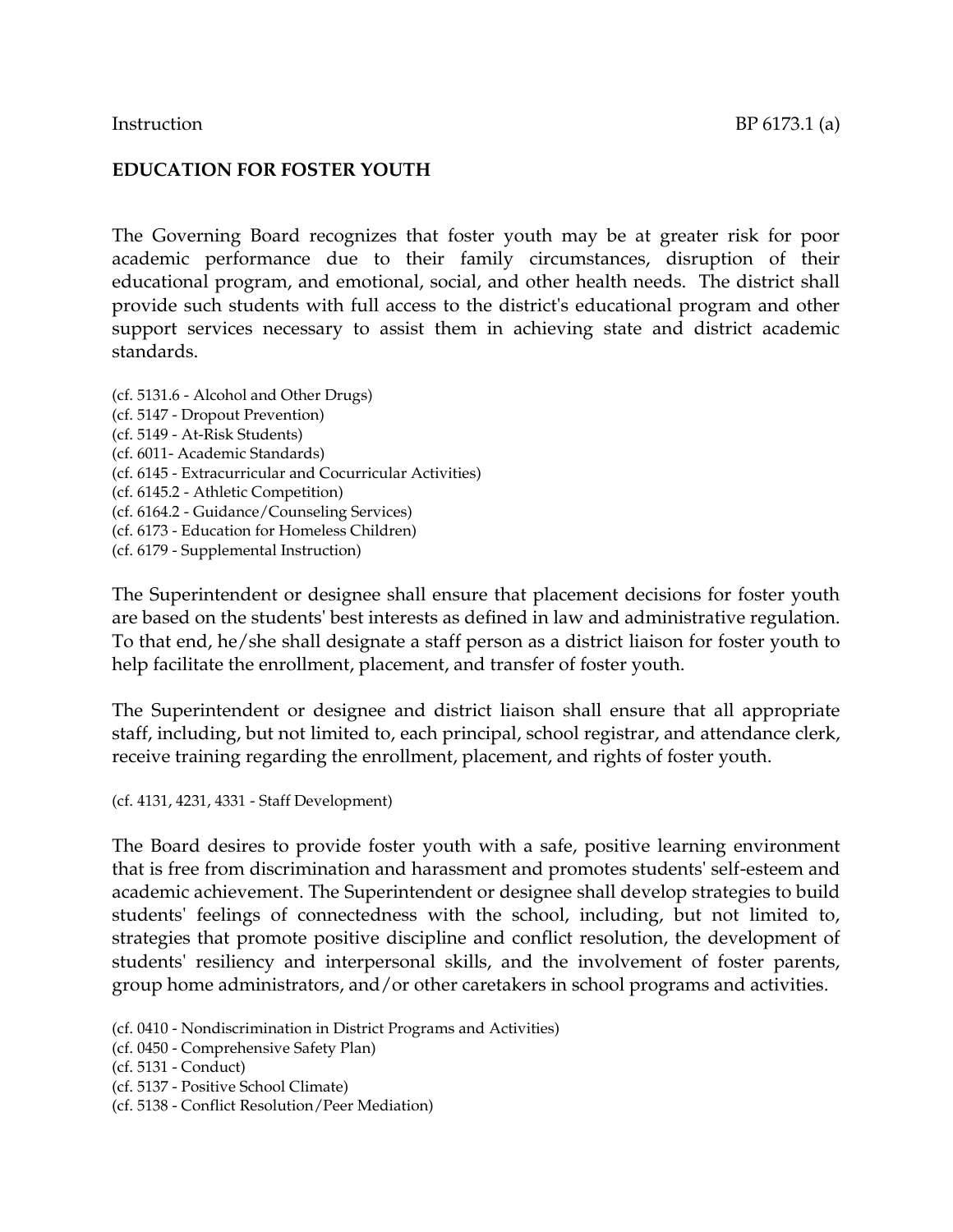(cf. 5145.3 - Nondiscrimination/Harassment) (cf. 5145.9 - Hate-Motivated Behavior) (cf. 6020 - Parent Involvement)

The Superintendent or designee shall regularly report to the Board on the educational outcomes of foster youth enrolled in the district including, but not limited to, school attendance, student achievement test results, promotion and retention rates by grade level, graduation rates, and suspension/expulsion rates.

(cf. 0500 - Accountability) (cf. 5123 - Promotion/Acceleration/Retention) (cf. 5144.1 - Suspension and Expulsion/Due Process) (cf. 5144.2 - Suspension and Expulsion/Due Process (Students with Disabilities)) (cf. 6162.51 - Standardized Testing and Reporting Program) (cf. 6162.52 - High School Exit Examination) Legal Reference: EDUCATION CODE 32228-32228.5 Student safety and violence prevention 42920-42925 Foster children educational services 48645-48646 Juvenile court schools 48850-48859 Educational placement of students residing in licensed children's institutions 49061 Student records 49069.5 Foster care students, transfer of records 49076 Access to student records 51225.3 High school graduation 56055 Rights of foster parents in special education 60851 High school exit examination HEALTH AND SAFETY CODE 1522.41 Training and certification of group home administrators 1529.2 Training of licensed foster parents WELFARE AND INSTITUTIONS CODE 300 Children subject to jurisdiction 309 Investigation and release of child 361 Limitations on parental or guardian control 366.27 Educational decision by relative providing living arrangements 602 Minors violating law; ward of court 726 Limitations on parental or guardian control 727 Order of care, ward of court 16000-16014 Foster care placement UNITED STATES CODE, TITLE 29 794 Rehabilitation Act of 1973, Section 504 UNITED STATES CODE, TITLE 42 670-679b Federal assistance for foster care programs 11431-11435 McKinney-Vento Homeless Assistance Act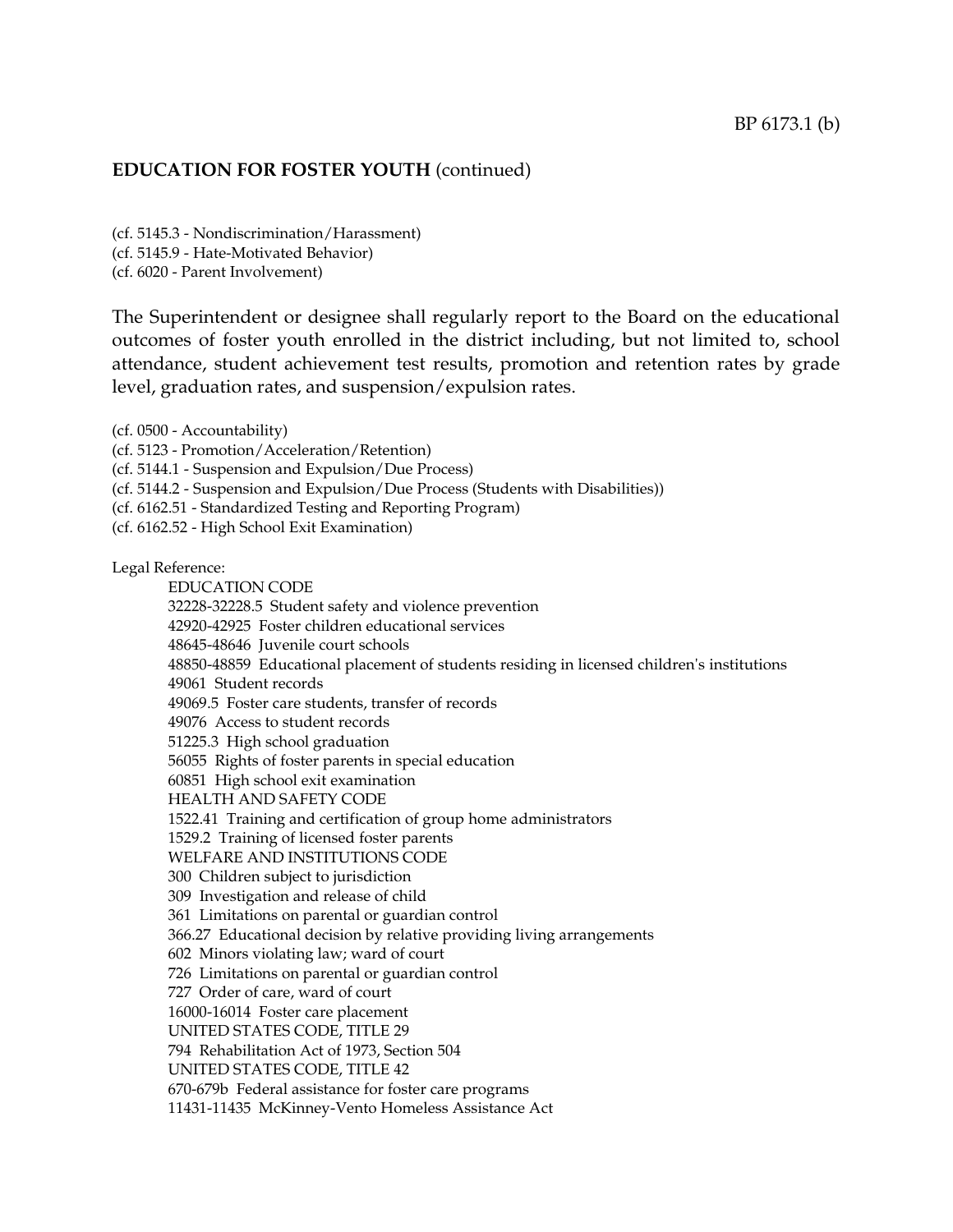Management Resources:

CSBA PUBLICATIONS Educating Foster Youth: Best Practices and Board Considerations, Policy Brief, March 2008 AMERICAN BAR ASSOCIATION PUBLICATIONS Mythbusting: Breaking Down Confidentiality and Decision-Making Barriers to Meet the Education Needs of Children in Foster Care, 2005 CITIES, COUNTIES AND SCHOOLS PARTNERSHIP PUBLICATIONS Our Children: Emancipating Foster Youth, A Community Action Guide

WEB SITES

CSBA: http://www.csba.org California Department of Education, Foster Youth Services: http://www.cde.ca.gov/ls/pf/fy California Department of Social Services, Foster Youth Ombudsman Office: http://www.fosteryouthhelp.ca.gov California Youth Connection: http://www.calyouthconn.org/site/cyc Cities, Counties and Schools Partnership: [http://www.ccspartnership.org](http://www.ccspartnership.org/)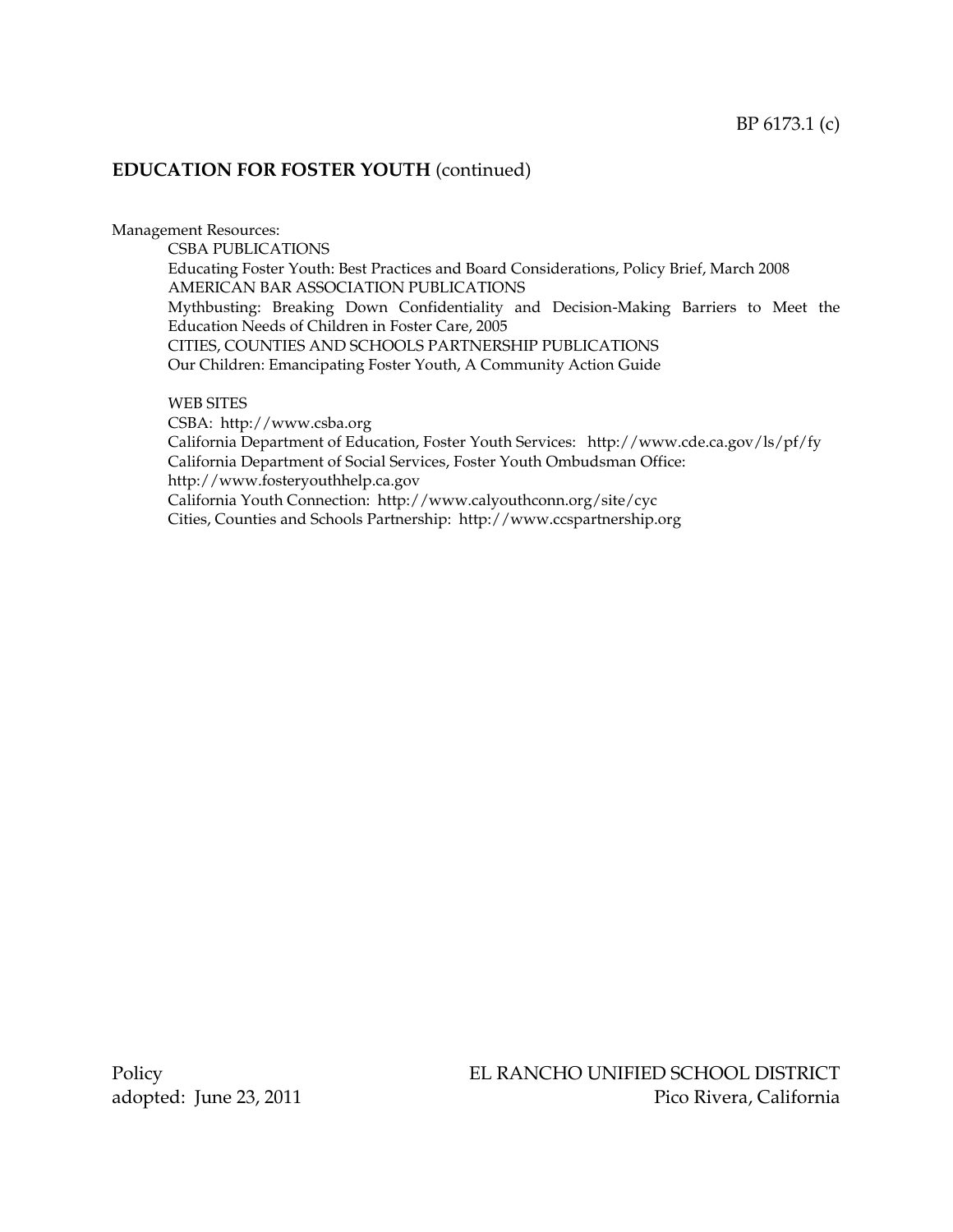# **EDUCATION FOR FOSTER YOUTH**

## **Definitions**

Foster youth means a child who has been removed from his/her home pursuant to Welfare and Institutions Code 309, or has been removed from his/her home and is the subject of a petition filed under Welfare and Institutions Code 300 or 602**,** or is a nonminor who is under the transition jurisdiction of a juvenile court, as described in Welfare and Institutions Code 450, and satisfies the criteria specified in Education Code 42238.01. (Education Code 42237.01, 48853.5)

Person holding the right to make educational decisions means a responsible adult appointed by a court pursuant to Welfare and Institutions Code 361 or 726.

School of origin means the school that the foster youth attended when permanently housed or the school in which he/she was last enrolled. If the school the foster youth attended when permanently housed is different from the school in which he/she was last enrolled, or if there is some other school that the foster youth attended within the preceding 15 months and with which the youth is connected, the district liaison shall, in consultation with and with the agreement of the foster youth and the person holding the right to make educational decisions for the youth, determine, in the best interests of the foster youth, which school is the school of origin. (Education Code 48853.5)

Best interests means that, in making educational and school placement decisions for a foster youth, consideration is given to, among other factors, educational stability, the opportunity to be educated in the least restrictive educational setting necessary to achieve academic progress, and the foster youth's access to academic resources, services, and extracurricular and enrichment activities that are available to all district students. (Education Code 48850, 48853)

#### **District Liaison**

The Superintendent designates the following position as the district liaison for foster youth: (Education Code 48853.5) Project Director of Student Services 9515 Haney Street Pico Rivera, CA 90660 (562) 801-5162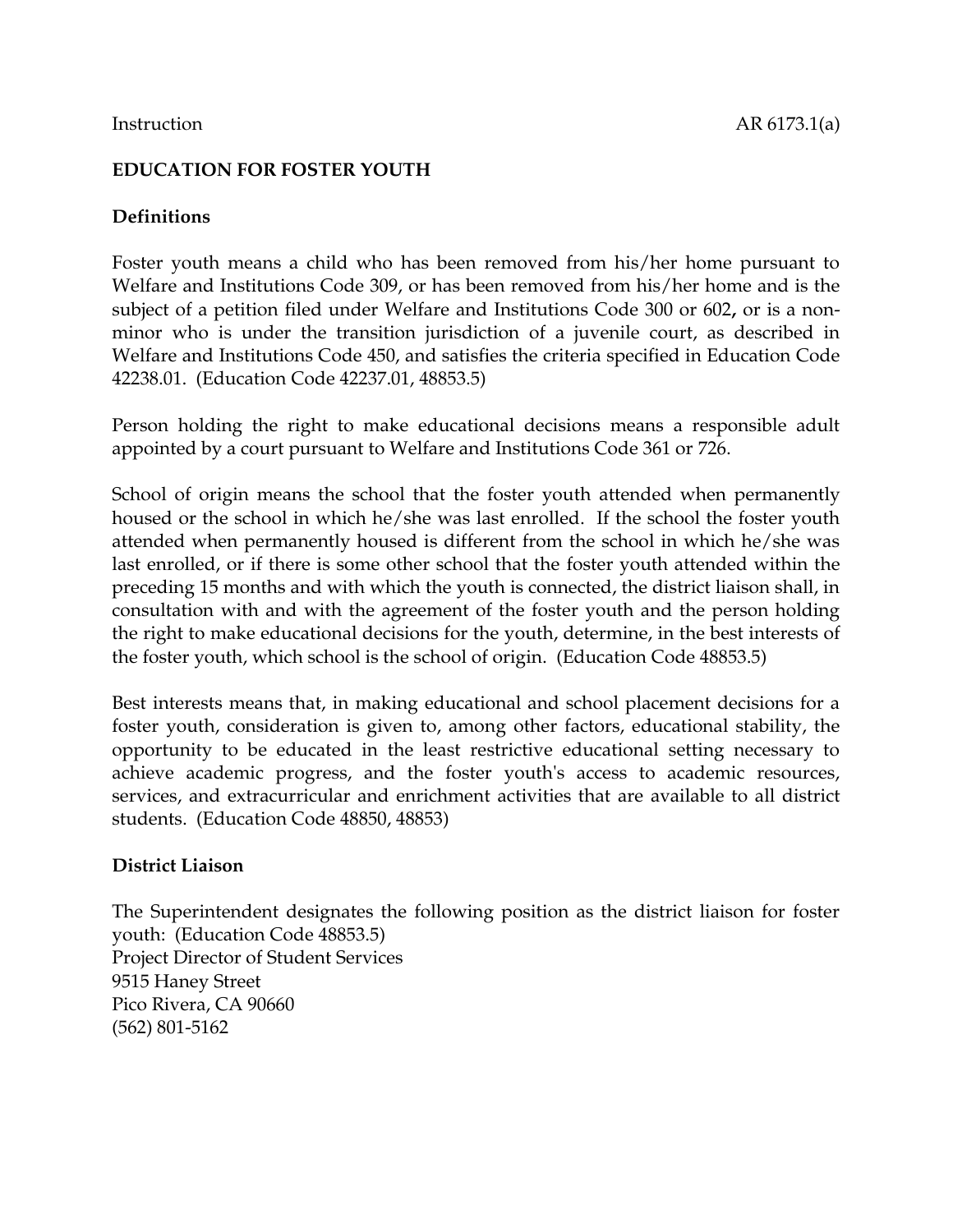The district's liaison for foster youth shall:

- 1. Ensure and facilitate the proper educational placement, enrollment in school, and checkout from school of students in foster care (Education Code 48853.5)
- 2. Ensure proper transfer of credits, records, and grades when students in foster care transfer from one school to another or from one district to another (Education Code 48853.5, 48645.5)

(cf. 5117 - Interdistrict Attendance) (cf. 5125 - Student Records) (cf. 6146.3 - Reciprocity of Academic Credit)

- 3. When required by law, notify the foster youth's attorney and the representative of the appropriate county child welfare agency when the foster youth is undergoing any expulsion or other disciplinary proceeding, including a manifestation determination prior to a change in the foster youth's placement, when he/she is a student with a disability (Education Code 48853.5, 48911, 48915.5, 48918.1)
- (cf. 5144.1 Suspension and Expulsion/Due Process)
- (cf. 5144.2 Suspension and Expulsion/Due Process (Students with Disabilities))
- (cf. 6159.4 Behavioral Interventions for Special Education Students)
- 4. As needed, ensure that students in foster care receive appropriate school-based services, such as counseling and health services, supplemental instruction, and after-school services
- (cf. 5141.6 School Health Services)
- (cf. 5148.2 Before/After School Programs)
- (cf. 6164.2 Guidance/Counseling Services)
- (cf. 5141.6 School Health Services)
- (cf. 5148.2 Before/After School Programs)
- (cf. 6164.2 Guidance/Counseling Services)
- (cf. 6172 Gifted and Talented Student Program)
- (cf. 6174 Education for English Language Learners)
- (cf. 6177 Summer Learning Programs)
- (cf. 6179 Supplemental Instruction)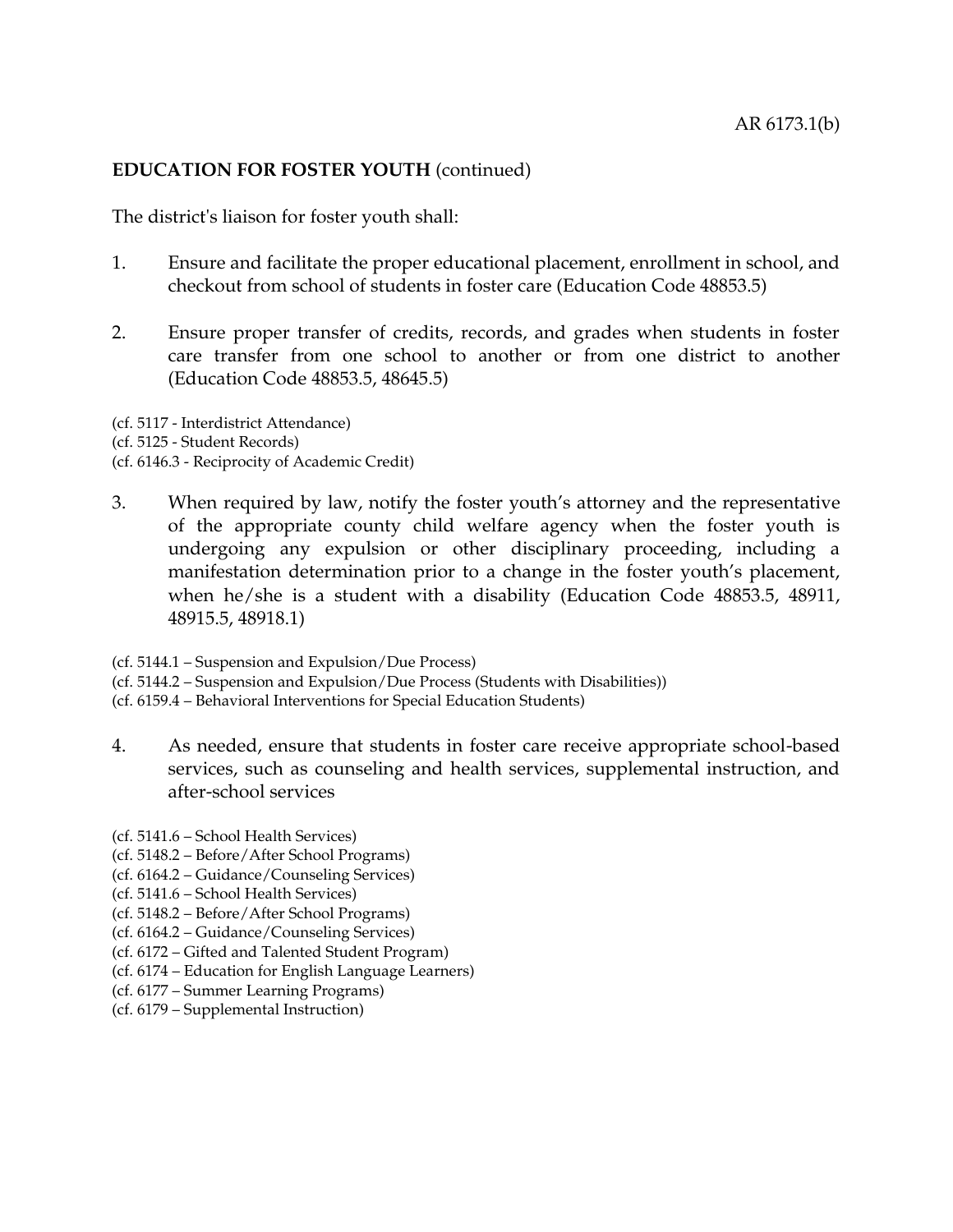5. Develop protocols and procedures for creating awareness for district staff, including principals, school registrars, and attendance clerks, of the requirements for the proper enrollment, placement, and transfer of foster youth.

(cf. 4131 – Staff Development) (cf. 4231 – Staff Development) (cf. 4331 – Staff Development)

#### **Enrollment**

A foster youth placed in a licensed children's institution or foster family home within the district shall attend programs operated by the district unless one of the following circumstances applies: (Education Code 48853, 48853.5)

1. The student has an individualized education program requiring placement in a nonpublic, nonsectarian school or agency or in another local educational agency.

(cf. 6159 - Individualized Education Program)

(cf. 6159.2 - Nonpublic, Nonsectarian School and Agency Services for Special Education)

- 2. The parent/guardian or other person holding the right to make educational decisions for the student determines that it is in the best interest of the student to be placed in another educational program and submits a written statement to the district indicating that determination and that he/she is aware of the following:
	- a. The student has a right to attend a regular public school in the least restrictive environment.
	- b. The alternate education program is a special education program, if applicable.
	- c. The decision to unilaterally remove the student from the district school and to place him/her in an alternate education program may not be financed by the district.
	- d. Any attempt to seek reimbursement for the alternate education program may be at the expense of the parent/guardian or other person holding the right to make educational decisions for the student.
- (cf. 6159.3 Appointment of Surrogate Parent for Special Education Students)
- (cf. 5116.1 Intradistrict Open Enrollment)
- (cf. 5117 Interdistrict Attendance)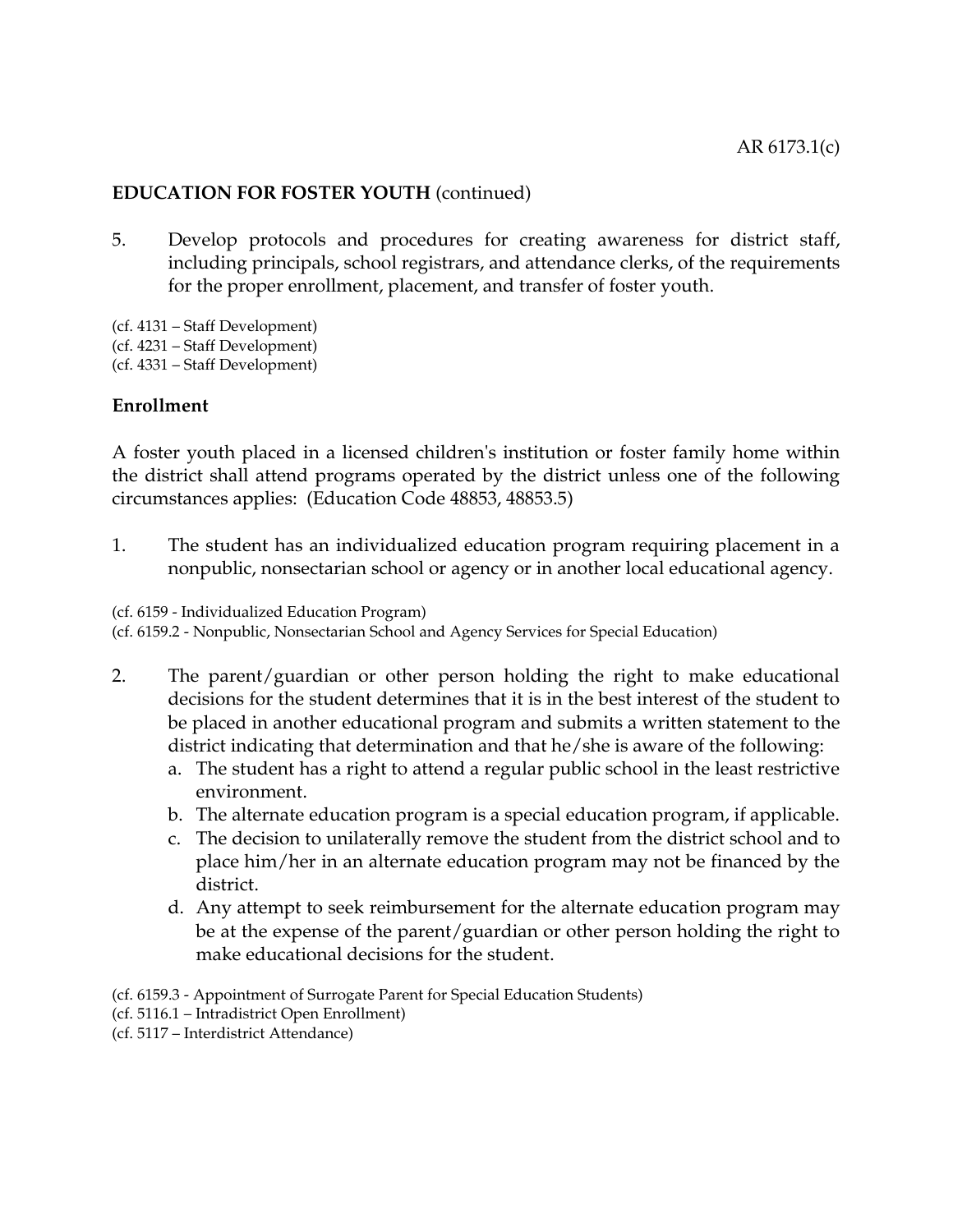- 3. At the initial placement or any subsequent change in placement, the student exercises his/her right to continue in his/her school of origin, as defined above
	- a. The student may continue in the school of origin for the duration of the court's jurisdiction or, if the court's jurisdiction over a K-8 student is terminated prior to the end of a school year, then for remainder of the school year.
	- b. If the court's jurisdiction is terminated while the student is in high school, the student may continue his/her school of origin until he/she graduates.
	- c. To provide the student the benefit of matriculating with his/her peers in accordance with the established feeder patterns of school districts, a student who is transitioning between school grade levels shall be allowed to continue in the district of origin in the same attendance area. A student who is transitioning to a middle school or high school shall be allowed to enroll in the school designated for matriculation in another school district.

The district liaison may, in consultation with and with the agreement of the foster youth and the person holding the right to make educational decisions for the youth, recommend that the youth's right to attend the school of origin be waived and he/she be enrolled in any school that students living in the attendance area in which the foster youth resides are eligible to attend. All decisions shall be made in accordance with the foster youth's best interests. (Education Code 48853.5)

Prior to making any recommendation to move a foster youth from his/her school of origin, the liaison shall provide the youth and the person holding the right to make educational decisions for the youth with a written explanation of the basis for the recommendation and how this recommendation serves the youth's best interests. (Education Code 48853.5)

The role of the liaison shall be advisory with respect to placement decisions and determination of the school of origin. (Education Code 48853.5)

If the liaison, in consultation with the foster youth and the person holding the right to make educational decisions for the foster youth, agrees that the best interests of the youth would be served by his/her transfer to a school other than the school of origin, the principal or designee of the new school shall immediately enroll the foster youth. The youth shall be immediately enrolled even if he/she has outstanding fees, fines, textbooks, or other items or monies due to the school last attended or is unable to produce records, such as academic or medical records, including, but not limited to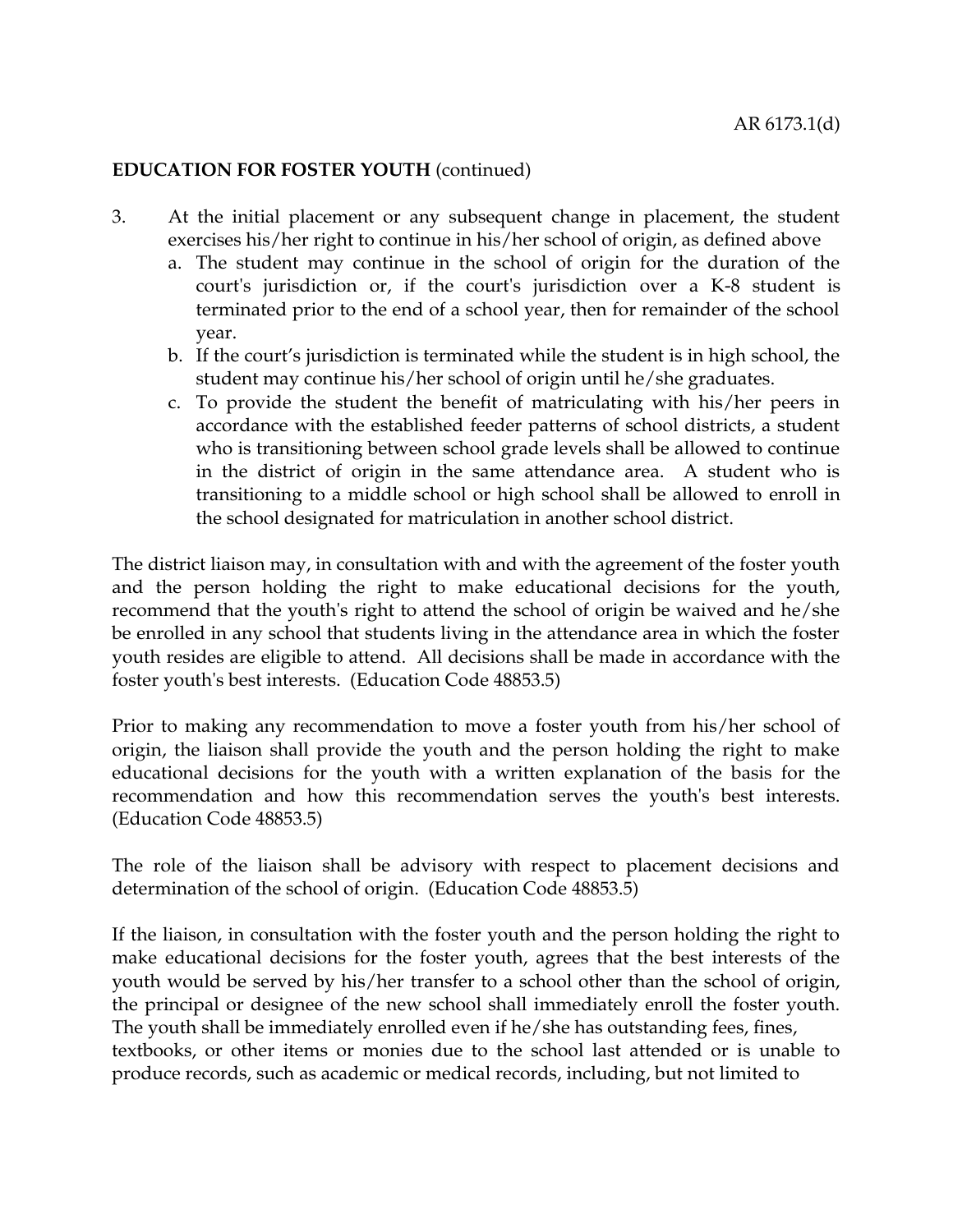immunization records, proof of residency, or clothing normally required for enrollment. (Education Code 48853.5)

(cf. 5125.2 - Withholding Grades, Diploma or Transcripts) (cf. 5132 - Dress and Grooming) (cf. 5141.26 - Tuberculosis Testing) (cf. 5141.31 - Immunizations) (cf. 5141.32 - Health Screening for School Entry)

Within two business days of a request for enrollment, district staff shall contact the school last attended by the student to obtain all academic and other records. Upon receiving a request from a new school, district staff shall provide all records within two business days of receiving the request. (Education Code 48853.5)

If a person with the right to make educational decisions for a foster youth or the foster youth disagrees with the liaison's enrollment recommendation, he/she may appeal to the Superintendent. The Superintendent shall make a determination within 30 days of receipt of the appeal. Within 30 days of receipt of the Superintendent's decision, the parent/guardian or foster youth may appeal that decision to the Board. The Board shall consider the issue at its next regularly scheduled meeting. The Board's decision shall be final.

If any dispute arises regarding the request of a foster youth to remain in the school of origin, the youth has the right to remain in the school of origin pending resolution of the dispute. (Education Code 48853.5)

#### **Transportation**

The district shall not be responsible for providing transportation to and from the school of origin.

Applicability of Graduation Requirements

To obtain a high school diploma, a foster youth shall complete all courses required by Education Code 51225.3 and fulfill any additional graduation requirements prescribed by the Board.

(cf, 6146.1 – High School Graduation Requirements) (cf. 6162.52 – High School Exit Examination)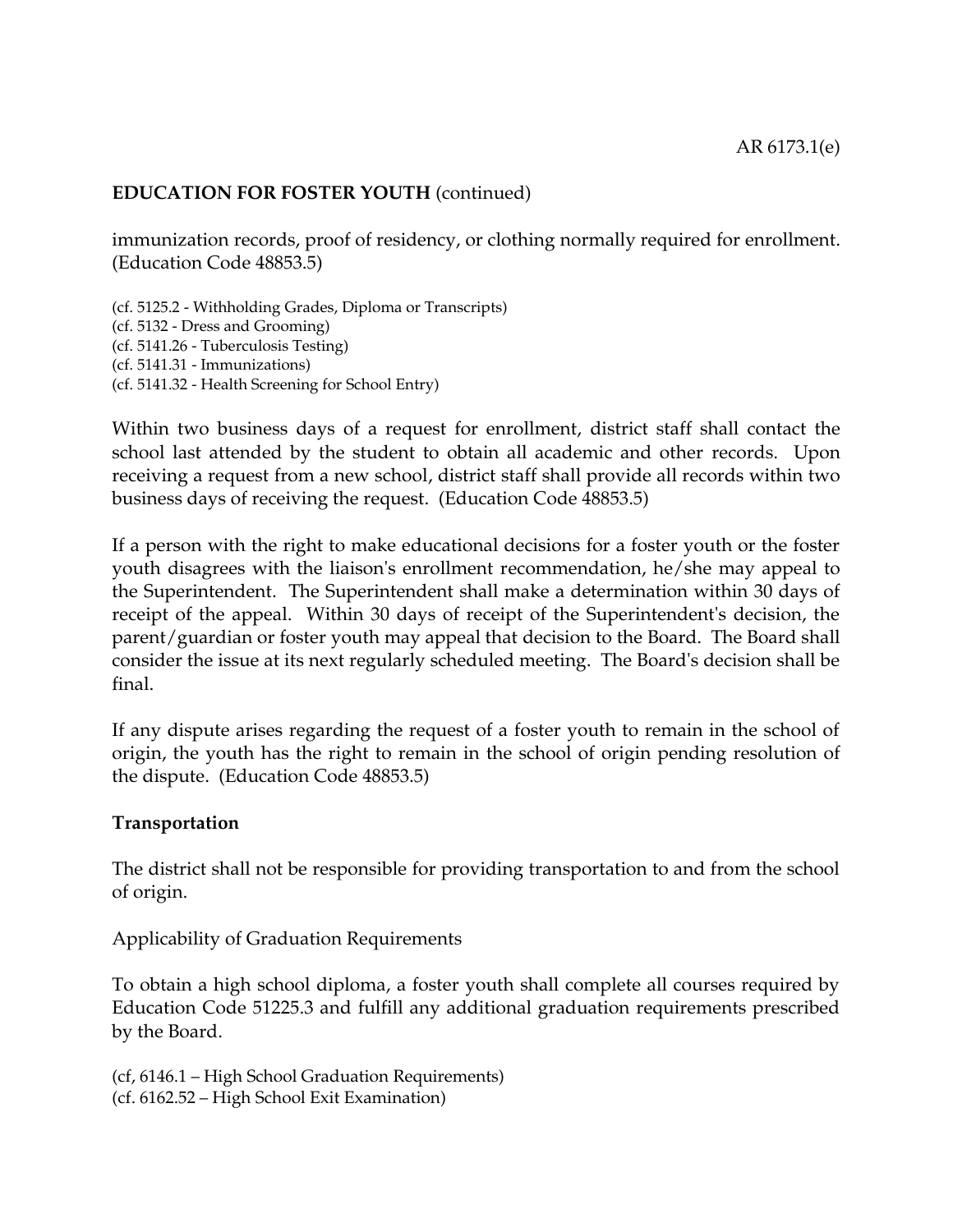When a foster youth who has completed his/her second year of high school transfers into the district from another school district or transfers between high schools within the district, he/she shall be exempted from all coursework and other graduation requirements adopted by the Board that are in addition to the statewide coursework requirements specified in Education Code 51225.3, unless the district makes a finding that the student is reasonably able to complete the additional requirements in time to graduate from high school by the end of his/her fourth year of high school. Within 30 calendar days of the foster youth's transfer, the Superintendent or designee shall notify the foster youth, the person holding the right to make educational decisions for him/her, and the foster youth's social worker of the availability of the exemption and whether the foster youth qualifies for it. If the Superintendent or designee fails to provide this notification, the student shall be eligible for the exemption once notified, even if the notification occurs after the student is no longer a foster youth. (Education Code 51225.3, 60851)

To determine whether a foster youth is in his/her third or fourth year of high school, the district shall use either the number of credits the foster youth has earned as of the date of the transfer or the length of his/her school enrollment, whichever qualifies him/her for the exemption. (Education Code 51225.1)

The Superintendent or designee shall notify any student who is granted an exemption and, as appropriate, the person holding the right to make educational decisions for the student if any of the requirements that are waived will affect the student's ability to gain admission to a postsecondary educational institution and shall provide information about transfer opportunities available through the California Community Colleges. (Education Code 51225.3)

```
(cf. 6146.1 - High School Graduation Requirements)
(cf. 6162.52 - High School Exit Examination)
```
The district shall not require or request a foster youth to transfer schools in order to qualify for an exemption and no request for a transfer solely to qualify for an exemption shall be made by a foster youth or any person acting on behalf of a foster youth. (Education Code 51225.1)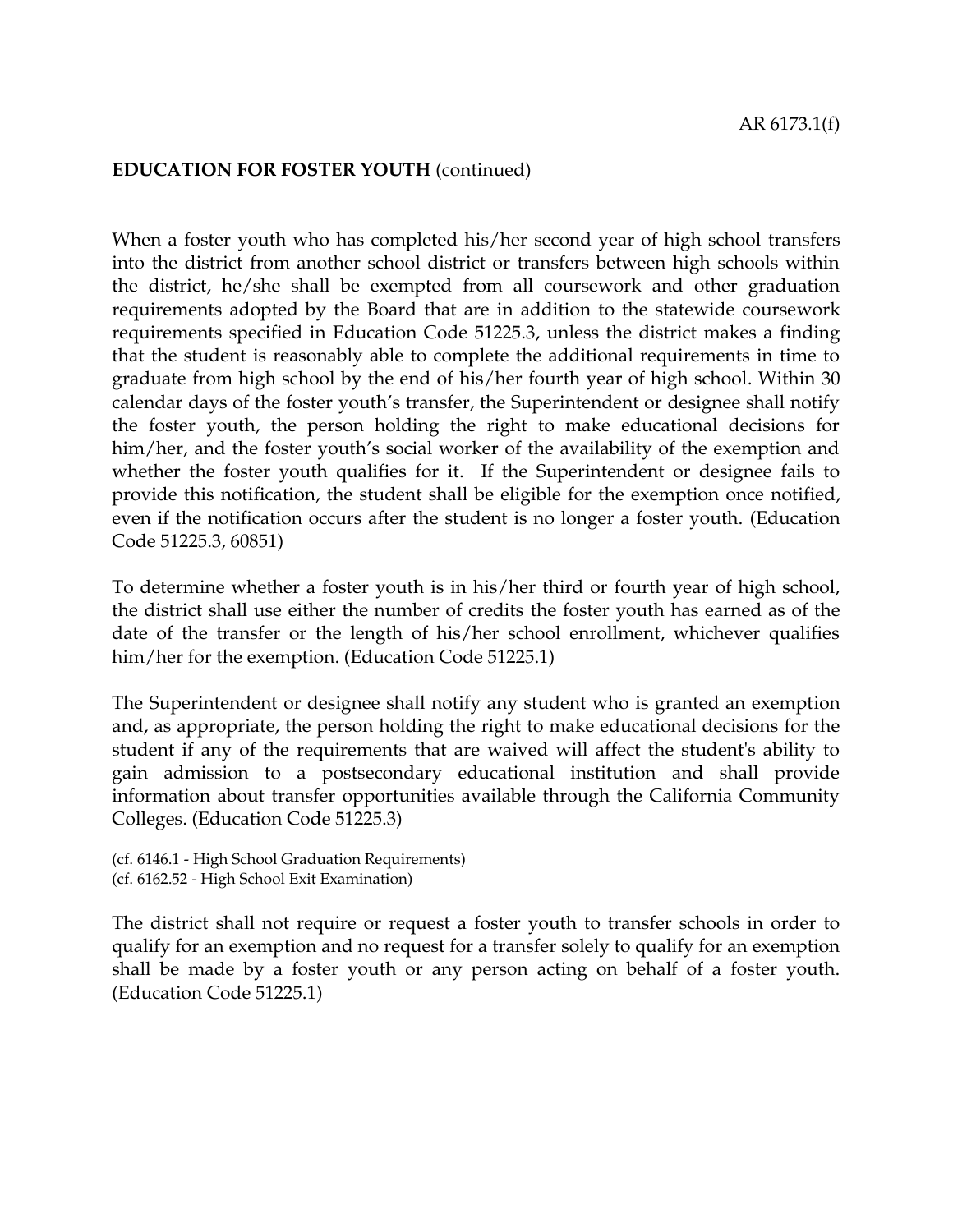If a foster youth is exempted from local graduation requirements, the exemption shall continue to apply after the termination of the court's jurisdiction over the student while he/she is still enrolled in school or if he/she transfers to another school or school district. (Education Code 51225.1)

Upon making a finding that a foster youth is reasonably able to complete district graduation requirements within his/her fifth year of high school, the Superintendent or designee shall: (Education Code 51225.1)

- 1. Inform the foster youth and the person holding the right to make educational decisions for him/her of the foster youth's option to remain in school for a fifth year to complete the district's graduation requirements and how that will affect his/her ability to gain admission to a postsecondary educational institution
- 2. Provide information to the foster youth about transfer opportunities available through the California Community Colleges
- 3. Upon agreement with the foster youth or, if he/she is under 18 years of age, the person holding the right to make educational decisions for him/her, permit the foster youth to stay in school for a fifth year to complete the district's graduation requirements

# **Grades/Credits**

Grades for a student in foster care shall not be lowered if the student is absent from school due to either of the following circumstances: (Education Code 49069.5)

- 1. A decision by a court or placement agency to change the student's placement, in which case the student's grades and credits shall be calculated as of the date he/she left school
- 2. A verified court appearance or related court-ordered activity

(cf. 5121 - Grades/Evaluation of Student Achievement)

When a foster youth transfers into a district school, the district shall accept and issue full credit for any coursework that the foster youth has satisfactorily completed while attending another public school, a juvenile court school, or a nonpublic, nonsectarian school or agency and shall not require the foster youth to retake the course (Education Code 51225.2)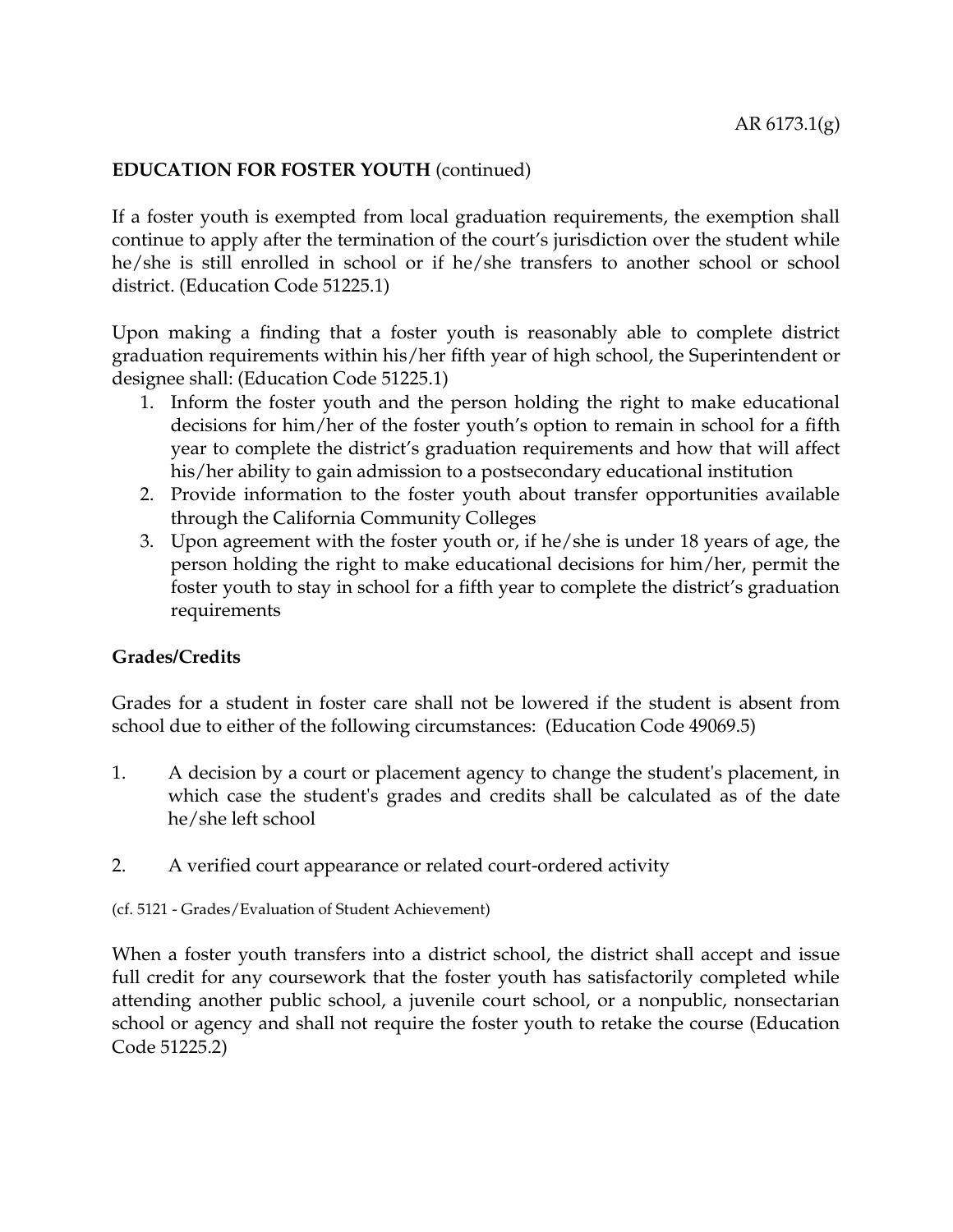#### **Transfer of Course Work and Credits**

If the foster youth did not complete the entire course, he/she shall be issued partial credit for the coursework completed and shall be required to take the portion of the course that he/she did not complete at his/her previous school. However, the district may require the foster youth to retake the portion of the course completed if, in consultation with the holder of educational rights for the foster youth, the district finds that the foster youth is reasonably able to complete the requirements in time to graduate from high school. Whenever partial credit is issued to a foster youth in any particular course, he/she shall be enrolled in the same or equivalent course, if applicable, so that he/she may continue and complete the entire course. (Education Code 51225.2)

Partial credits shall be awarded on the basis of 0.5 credits for every seven class periods attended per subject. If the school is on a block schedule, each block schedule class period attended shall be equal to two regular class periods per subject. Partial credits and grades earned by a student shall be included on the student's official transcript within two business days of the district's notification of the student's transfer, as required under Education Code 49069.5

| #OF<br><b>CLASS PERIODS</b><br><b>ATTENDED</b> | <b>CREDITS EARNED</b> |
|------------------------------------------------|-----------------------|
| $7 - 13$                                       | .5 Credits            |
| $14 - 20$                                      | 1.0 Credits           |
| 21-27                                          | 1.5 Credits           |
| 28-34                                          | 2.0 Credits           |
| 35-41                                          | 2.5 Credits           |
| 42-48                                          | 3.0 Credits           |
| 49-55                                          | 3.5 Credits           |
| 56-62                                          | 4.0 Credits           |
| 63-69                                          | 4.5 Credits           |
| 70                                             | 5.0 Credits           |

\*Based on a 5 credit course

\*\*For block schedule courses, count each class period of attendance as 2